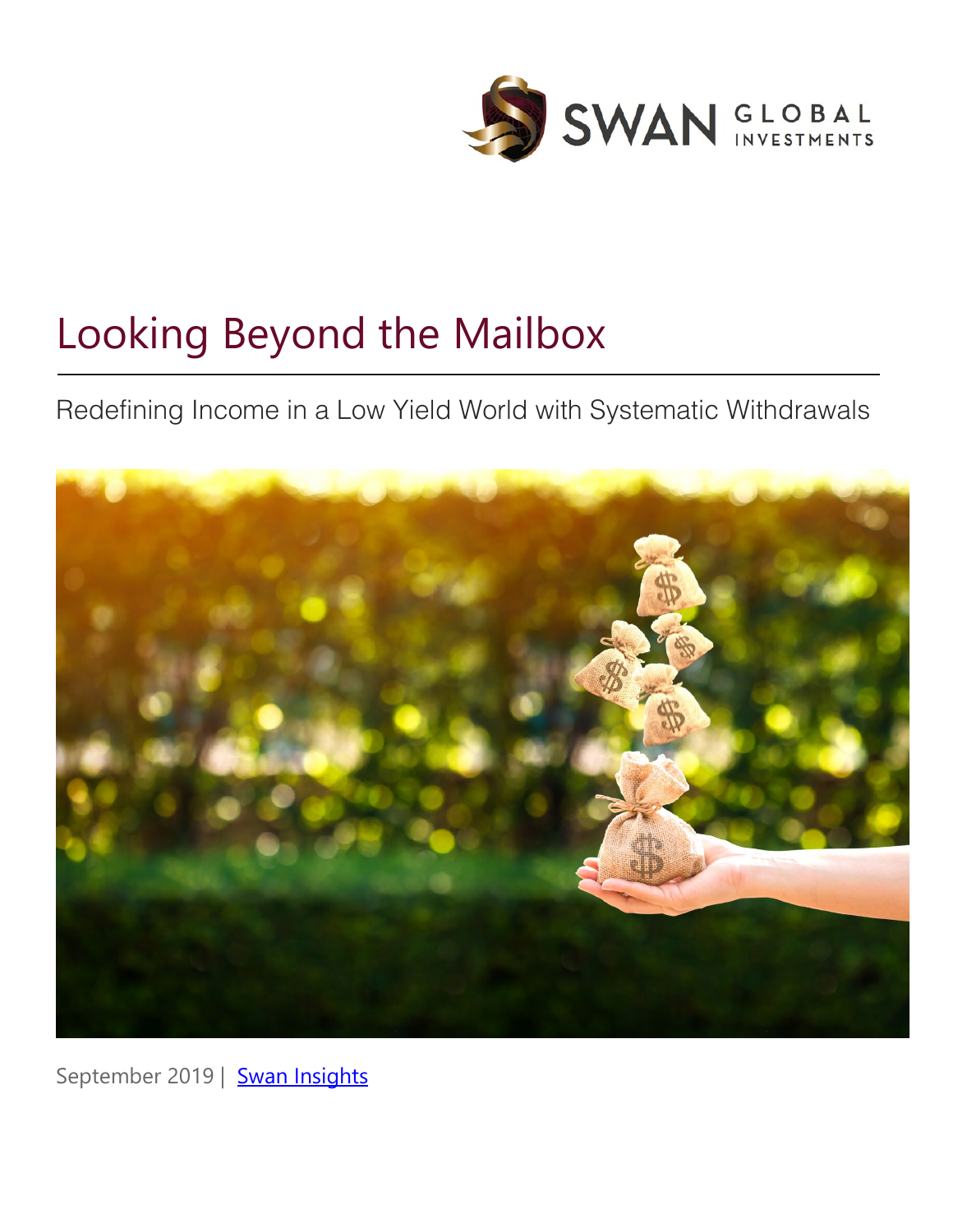Historically, investors in or near retirement have relied primarily on bonds for "mailbox money" necessary to fund their golden years. Going forward, investors and advisors will need to redefine their concept of "income" and reconsider how they fill their "mailbox".

For almost 4 decades the bond market provided investors in or near the retirement corridor with meaningful income, as well as, appreciation in the value of their bond holdings as interest rates declined.

However, with the **future of bonds looking bleak**, this "mailbox money" approach may not be sustainable for the next generation of retirees.

[Low yields on Treasuries](https://www.swanglobalinvestments.com/chasing-yield/) and safer bond investments have created a thirst for income, leading many to reach for yield while risking principal. Advisors and investors now find themselves between a rock and a hard place when relying on bonds for sustainable retirement income.

But there are other ways to meet income needs.

A systematic withdrawal plan may complement other sources of income for retirees. The key is to avoid large losses while growing capital.

#### What are Systematic Withdrawals?

A "Systematic Withdrawal Plan" requires that an individual selects a specified rate in which he or she will withdraw funds from their retirement account to last through their projected life expectancy.

## Benefits of Systematic Withdrawals

Systematic withdrawals have attractive features that make it a worthy addition to a retirement income plan:

- Control how much is withdrawn and how often
- Seek capital appreciation by remaining invested in equities
- Minimize duration, liquidity, and/or credit risk in bond investments
- Potentially tax-friendly since withdrawals are streamlined and scheduled

## Battling Perceived Finiteness – Redefining the Conversation About 'Income'

Traditionally, bond coupon payments arrived in the mailbox, and the investor never had to sell anything. For some, there is a mental hurdle or fear associated with selling portions, however small, of one's portfolio in order to generate necessary cash flow. Retirees often feel that they will run out of finite capital too soon, so they rely on what they perceive to be "safer" payout methods.

Systematic withdrawals can also seem risky and unsustainable for investors worried about a bear market swiping away a large chunk of their portfolio. Taking out money during a downturn can be anxiety inducing.

Other risks investors should consider that can directly impact the sustainability of income in retirement: a significant rise in living costs, a surprise large expenditure or health cost, and a longer-than-expected lifespan, all of which potentially result in an individual using up their own funds too soon.

Given the low current yields, the safest categories of bonds provide little income and are forcing many retirees to increase allocations to riskier asset classes, like higher yielding bonds or equities. While investors may have limited control over the rise in their living costs, they can at least try to address the risk to their portfolio.